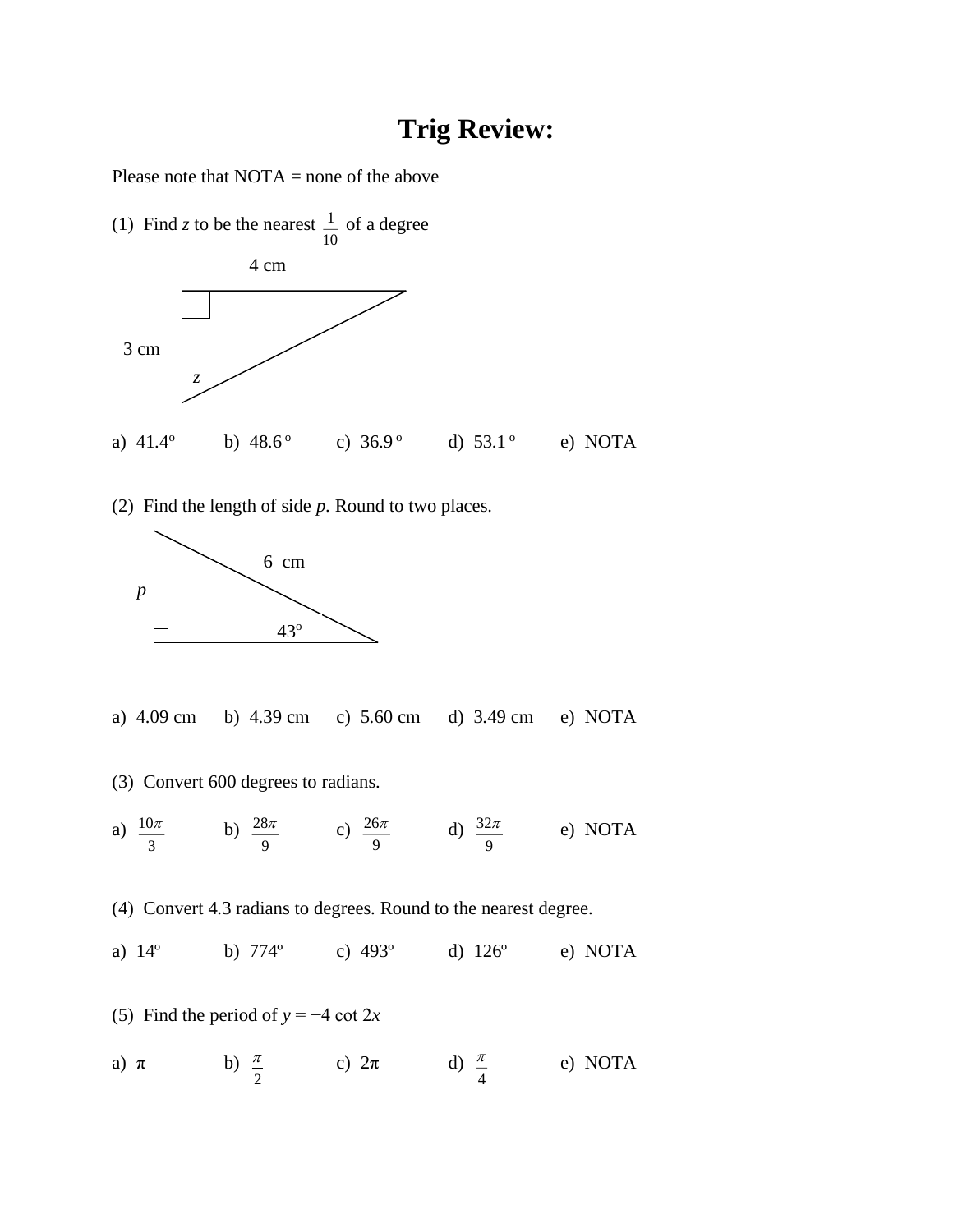(6) Find the phase shift of the function  $y = -4 \sin(2\pi x + \pi)$ 

a) 
$$
-\frac{\pi}{4}
$$
 b)  $\frac{1}{2}$  c)  $-\frac{1}{2}$  d)  $-\frac{\pi}{4}$  e)  $2\pi$ 

(7) The solutions of  $\cos^2 x - \cos x - 2 = 0$  are (where *k* denotes an arbitrary integer)

a) 
$$
2k\pi
$$
 b)  $\frac{\pi}{2} + 2k\pi$  c)  $\pi + 2k$  d)  $-\pi + 2k\pi$  e)  $k\pi$ 

(8) The exact value of 
$$
csc\left(-\frac{\pi}{3}\right)
$$
 is

a) 2 b) 
$$
\frac{\sqrt{3}}{2}
$$
 c)  $-\frac{1}{2}$  d) -2 e)  $-\frac{2}{\sqrt{3}}$ 

(9) An angle measured in standard position has the point (4,-5) on its terminal ray. What is  $cos(\theta)$ ?

a) 
$$
\frac{4}{\sqrt{41}}
$$
 b)  $-\frac{5}{\sqrt{41}}$  c)  $\frac{5}{\sqrt{41}}$  d)  $-\frac{4}{\sqrt{41}}$  e)  $-\frac{4}{5}$ 

(10) Simplify the expression  $\frac{1}{2}$  – 1 cos 1  $\frac{a}{2}$ <sup>-</sup> using fundamental identities. The result is

a) 
$$
\cot^2 a
$$
 b)  $\sec^2 a$  c) 0 d)  $\tan^2 \alpha$  e) NOTA

(11) 
$$
\frac{\sec^2 x - 1}{\tan x} =
$$
  
a) 1 b)  $\tan x$  c)  $\tan^3 x$  d)  $\cot x$  e)  $\cot^2 x$ 

(12) Given that 
$$
\cos \theta = \frac{\sqrt{3}}{2}
$$
 and  $\theta$  is acute, what is value of  $\theta$ ?  
\na) 30° b) 45° c) 60° d) 15° e) -30°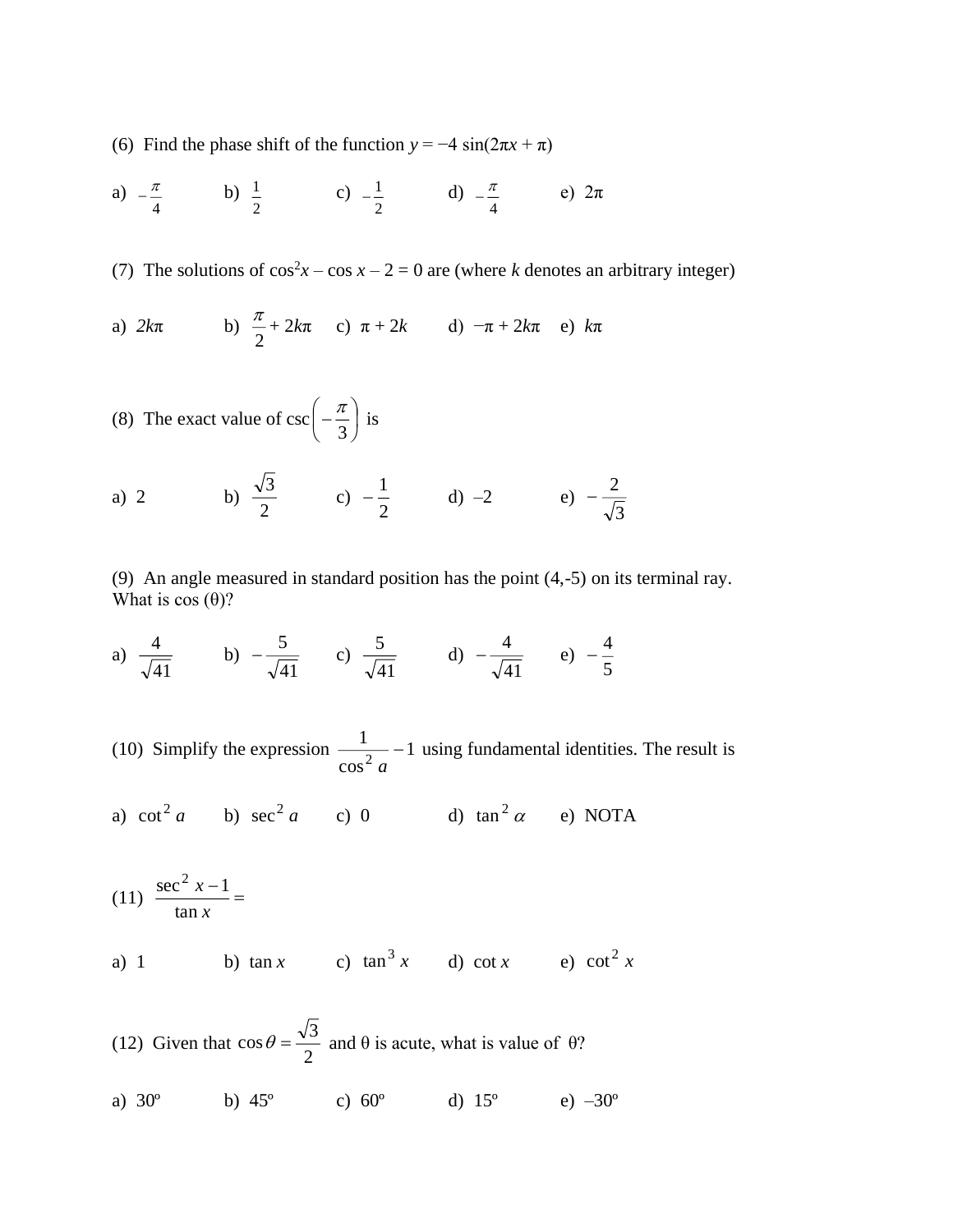(13) Convert 2.1 radians to degrees. (Round to three significant figures).

a) 0.0367º b) 378º c) 120º d) 240º e) NOTA

(14) If the radius of a circle is 3 cm., then the measure of the central angle that cuts an arc of length 6cm is

a) 2 rad b) 120<sup>o</sup> c) 
$$
\frac{1}{2} rad
$$
 d) 30<sup>o</sup> e) 2 $\pi$ 

(15) The length of an arc intercepted by an angle of 60º on a circle of radius 6 is

a) 
$$
\pi
$$
 b)  $2\pi$  c) 2 d)  $\frac{\pi}{2}$  e)  $\frac{1}{12}$ 

(16) Given that 
$$
\tan \theta = \frac{\sqrt{3}}{3}
$$
 and  $\theta$  is acute, what is value of  $\theta$ ?

a)  $30^{\circ}$  b)  $45^{\circ}$  c)  $60^{\circ}$  d)  $15^{\circ}$  e)  $-30^{\circ}$ 

## (17) The amplitude of function shown below is

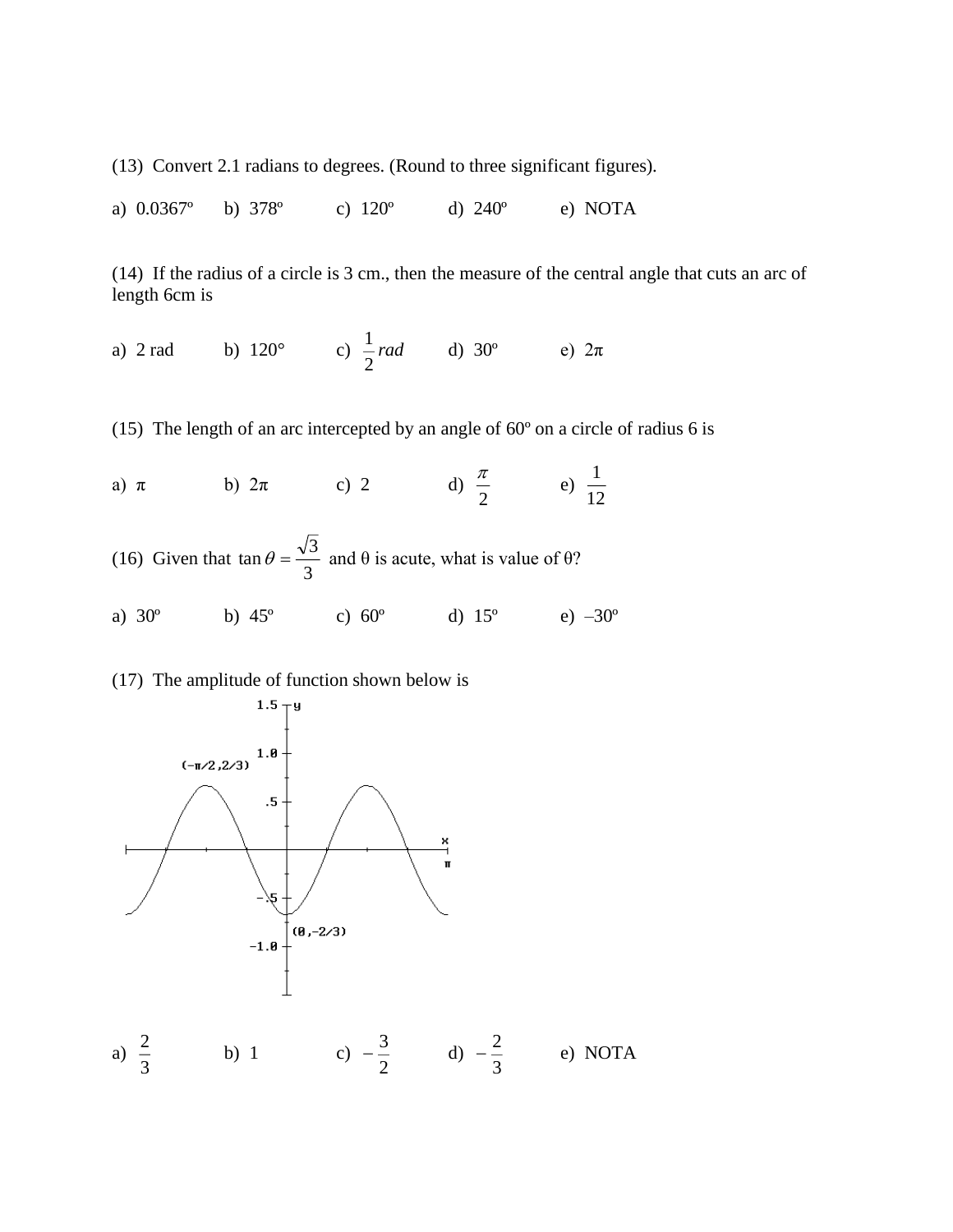(18) The equation of the graph below is



(19) The graph shows  $y = 3\sin(Bx+C)$ .  $B =$ 

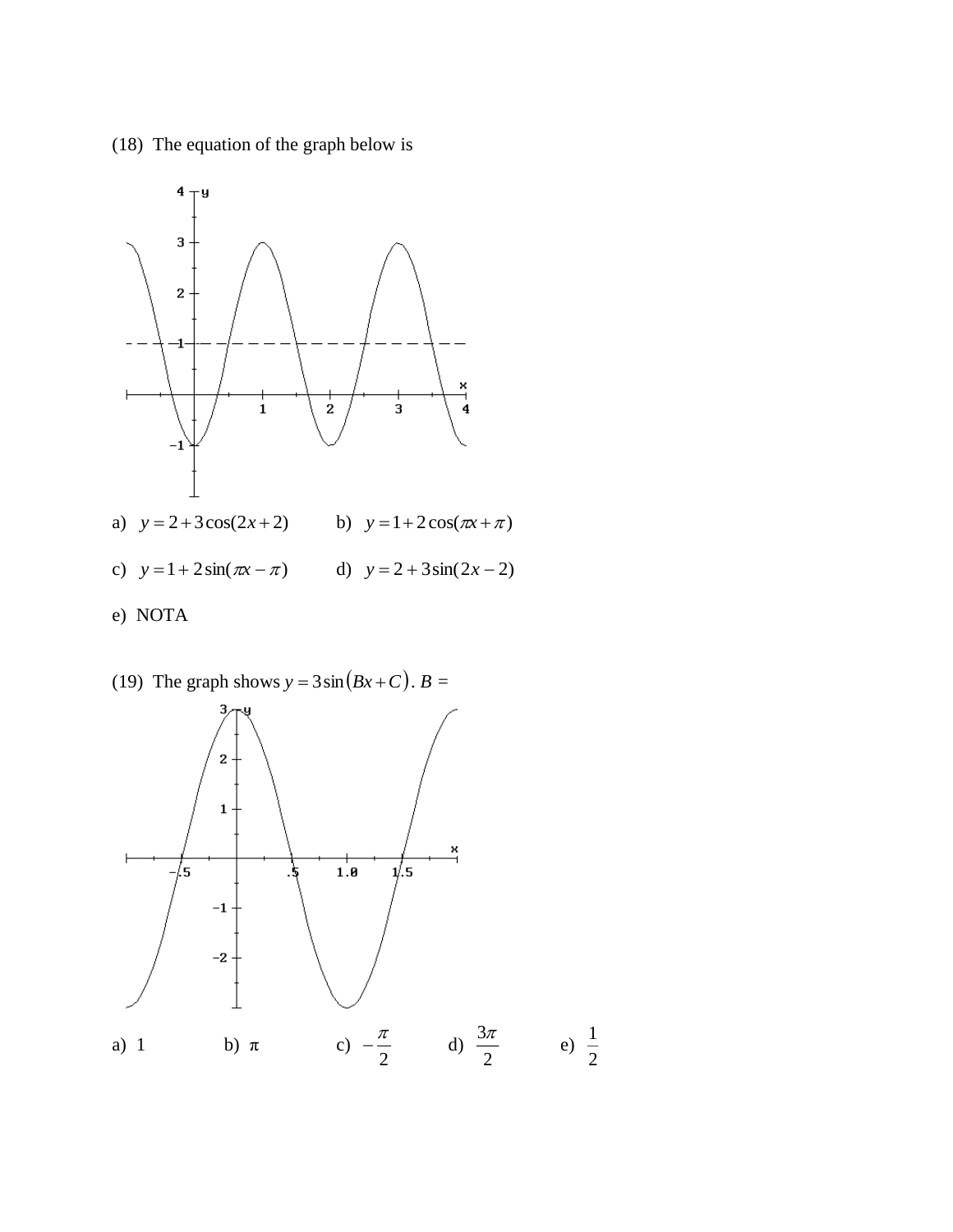





(22) A central angle of 63º is in a circle of radius 18cm. How long is the arc cut by the angle? Round to 2 places.

a) 19.79 cm b) 9.90 cm c) 39.58 cm d) 79.16 cm e) NOTA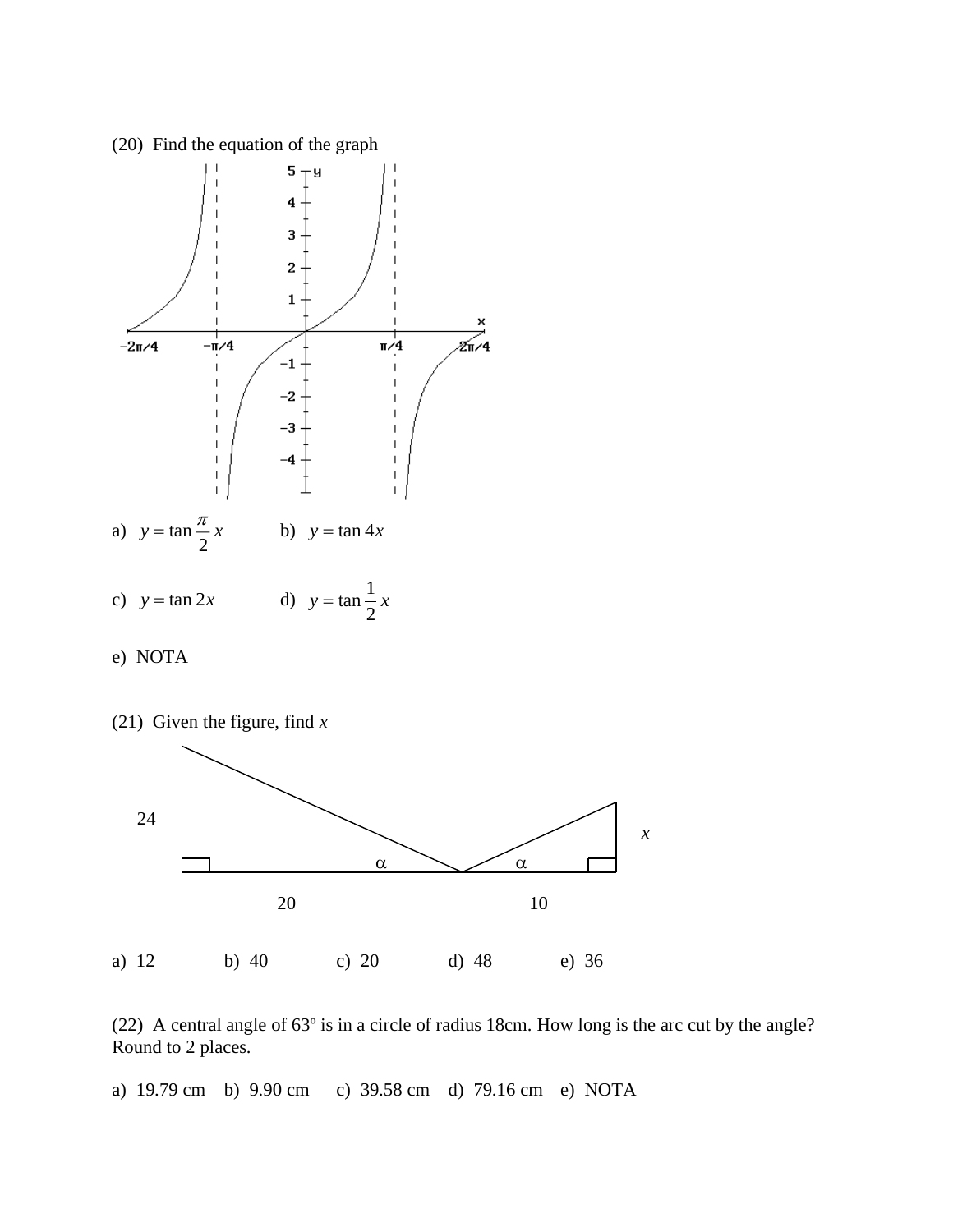(23) A pole casts a 10 foot shadow. A man who is 6 feet tall casts a 3.5 foot shadow. How tall is the pole?

a) 5.83 ft b) 2.10 ft c) 17.14 ft d) 21.00 ft e) NOTA

(24) Tim is 4'3" tall, and his brother Tom is 5'9". If Tim casts a 9 foot shadow, how long of a shadow will Tom cast?

a) 6.65 ft b) 12.18 ft c) 2.71 ft d) 24.44 ft e) NOTA

(25) A central angle of 70 degrees cuts an arc of 6 feet. Find the radius of the circle.

a) 6 ft b) 5.14 ft c) 9.82 ft d) 12 ft e) NOTA

(26) A central angle cuts an arc of 45 m in a circle whose radius is 9 m. Find the measure of the angle. Round to one place.

a) 405.0º b) 452.4º c) 286.5º d) 202.5º e) NOTA

Use the following figure for 27 and 28.



(27) Which ratio is equal to sec *R*? a)  $\frac{1}{t}$ *r* b) *m r* c) *t m* d) *m r* e) NOTA

(28) Which ratio is equal to sin *M*?

a) 
$$
\frac{m}{r}
$$
 \t\t b)  $\frac{m}{t}$  \t\t c)  $\frac{r}{t}$  \t\t d)  $\frac{t}{m}$  \t\t e) NOTA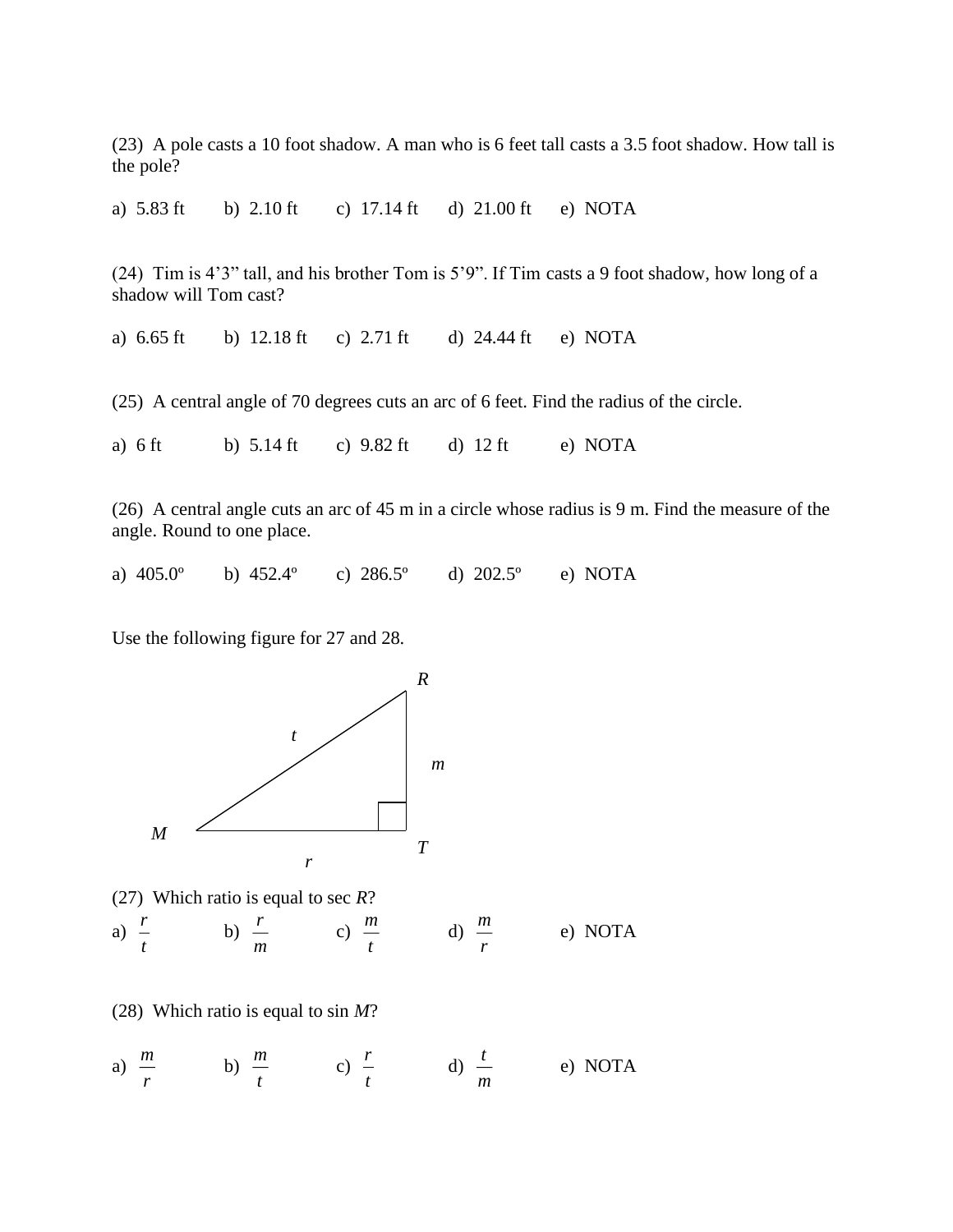For 29, 30 use 3.14 for π. Which of the listed values is NOT coterminal with the given value of *x*?

 $(29)$   $x = -4.19$ a) 14.65 b) –16.75 c) 17.79 d) 20.93 e) NOTA  $(30)$   $x = 86.05$ a) 60.93 b) 48.37 c) 32.67 d) 16.97 e) NOTA

For 31 and 32,  $\vec{A}$  is in Quadrant III and  $\sin A =$ 5  $-\frac{3}{7}$ . (31) Find cos *A*.

a)  $-\frac{1}{5}$  $-\frac{4}{5}$  b) 5  $\frac{4}{5}$  c) 5  $\frac{3}{5}$  d)  $-\frac{3}{5}$  $-\frac{3}{5}$  e) NOTA

(32) Find tan *A.*

a)  $\frac{3}{4}$  $\frac{3}{2}$  b) 4  $-\frac{3}{4}$  c)  $\frac{4}{3}$  $\frac{4}{3}$  d)  $-\frac{4}{3}$  $-\frac{4}{5}$  e) NOTA

(33) Angle *B* is in standard position in Quadrant II, and  $\sin B =$ 58  $\frac{3}{2}$ . Find a point on the terminal side of angle *B.*

a)  $(3,\sqrt{58})$  b) (3,7) c) (-7,3) d) (7,3) e) NOTA

(34) Angle *C* is in standard position in quadrant III, and cos  $C = \frac{1}{9}$  $\frac{-4}{2}$ . Find a point on the terminal side of angle *C*.

a) 
$$
(\sqrt{65}, 9)
$$
 b)  $(-\sqrt{65}, 9)$  c)  $(\sqrt{97}, 9)$  d)  $(-\sqrt{97}, 9)$  e) NOTA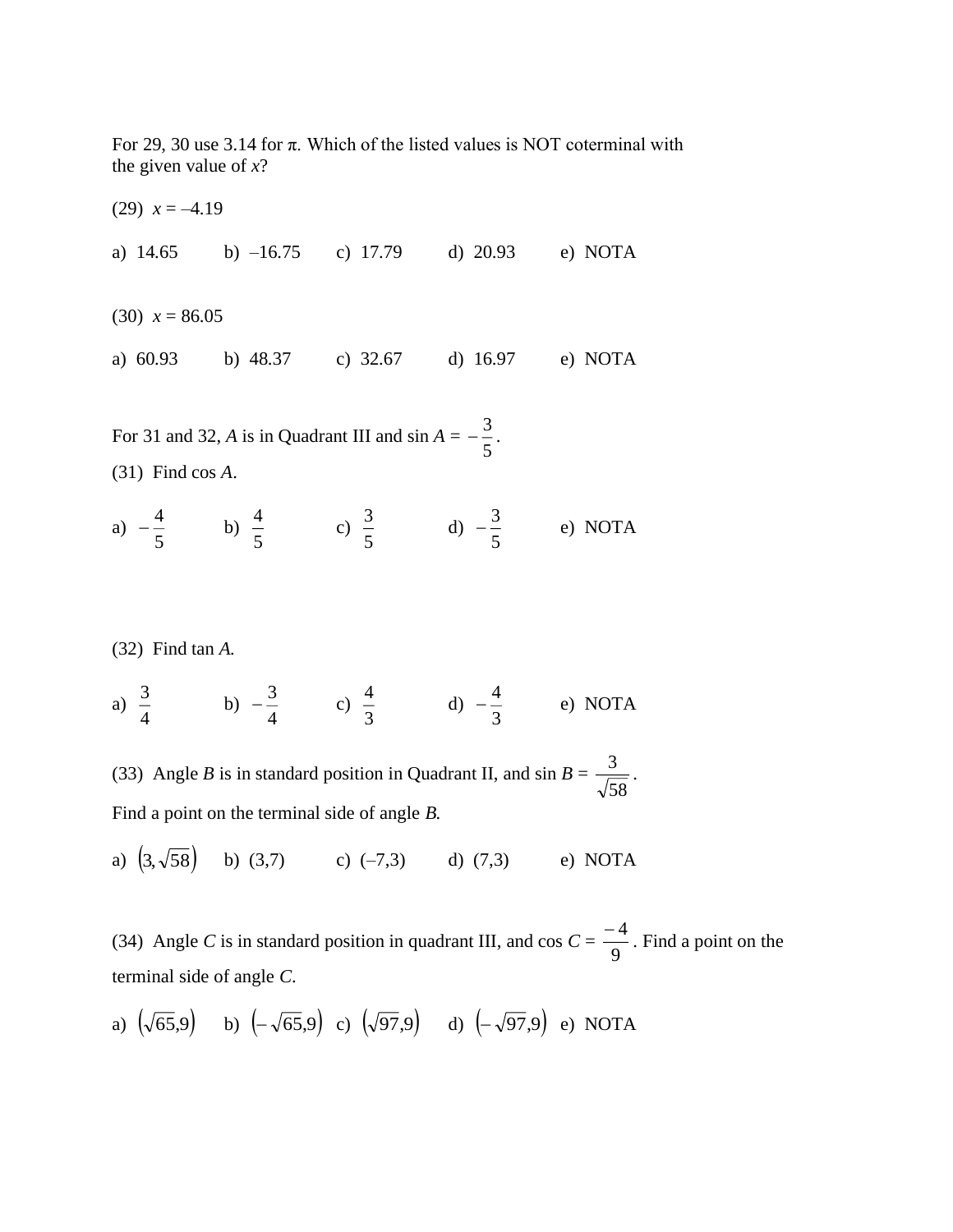(35) Find sin 
$$
\left(\frac{7\pi}{6}\right)
$$
 exactly.  
\na)  $\frac{\sqrt{3}}{2}$  b)  $\frac{-\sqrt{3}}{2}$  c)  $-\frac{1}{2}$  d)  $\frac{1}{2}$  e) NOTA

(36) Find 
$$
\cos\left(\frac{-4\pi}{3}\right)
$$
 exactly.  
\na)  $\frac{\sqrt{3}}{2}$  b)  $\frac{-\sqrt{3}}{2}$  c)  $-\frac{1}{2}$  d)  $\frac{1}{2}$  e) NOTA

(37) Find *z* exactly.



a) 9 b) 
$$
\frac{9\sqrt{3}}{2}
$$
 c)  $\frac{18}{\sqrt{3}}$  d) 18 e) NOTA

(38) A function  $y = f(x)$  is periodic with period 6. If  $f(2) = 3$ , find another value for *x* such that  $f(x) = 3.$ 

a) 3 b) 5 c) 8 d) 9 e) NOTA

(39) Let  $m = \sin x$ , with  $-1 \le m \le 1$ . If  $x = n$ , with  $0 \le n \le \frac{\pi}{2}$  $\frac{\pi}{2}$ , is one solution, find another solution.

a)  $-n$  b)  $2\pi - n$  c)  $\pi - n$  d)  $\pi + n$  e) NOTA

For 40, 41, 42, and 43 consider the function  $y = -5 - 4 \sin(3x - 2)$ .

(40) The amplitude is

a)  $-5$  b)  $-4$  c) 3 d) 2 e) NOTA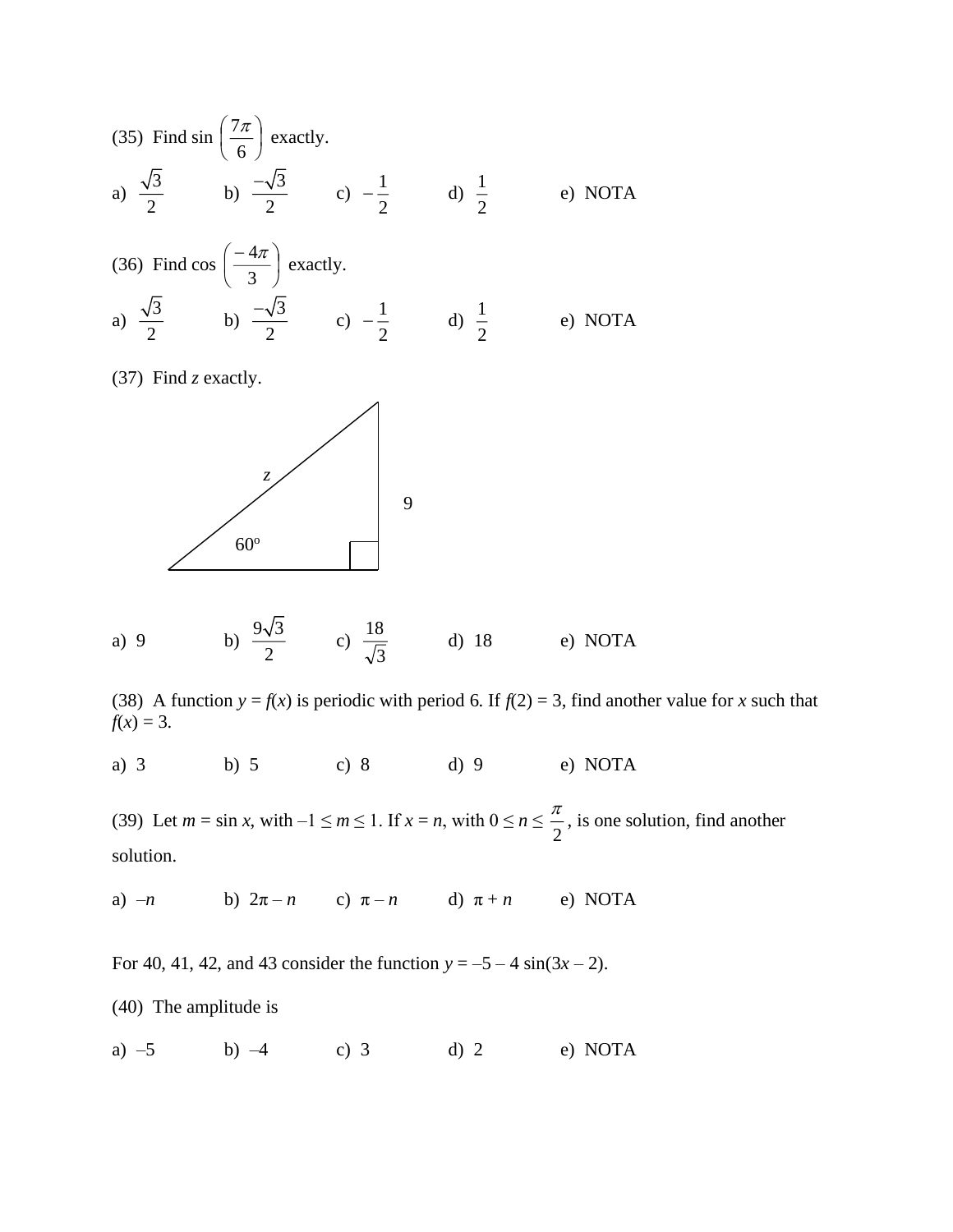(41) What is the vertical shift?

a)  $5$  down b)  $5$  up c)  $4$  down d)  $4$  up e) NOTA

(42) What is the period?

a)  $2\pi$  b)  $6\pi$ 3  $2\pi$ e) NOTA

(43) What is the horizontal shift?

a)  $2 \text{ left}$  b)  $1.5 \text{ right}$  c)  $2 \text{ right}$ 3  $\frac{2}{5}$  left e) NOTA

(44) If 
$$
\cos m = n
$$
 and  $\sin m = k$ , then  
\na)  $\cos(-m) = -n$  and  $\sin(-m) = -k$   
\nb)  $\cos(-m) = n$  and  $\sin(-m) = k$   
\nc)  $\cos(-m) = -n$  and  $\sin(-m) = k$   
\nd)  $\cos(-m) = n$  and  $\sin(-m) = -k$   
\ne) NOTA

(45) A cosine function has period 12 and amplitude 8. It is also known that  $f(5) = 30$  is the maximum function value. Find  $f(11)$ .

a) Not enough information b) 24 c) 22 d) 14 e) NOTA

(46) Find exactly 
$$
\sin^{-1}\left(\frac{-\sqrt{3}}{2}\right)
$$
.

a) 
$$
\frac{\pi}{3}
$$
 b)  $\frac{2\pi}{3}$  c)  $\frac{-\pi}{3}$  d)  $\frac{-2\pi}{3}$  e) NOTA

(47) Find exactly  $cos^{-1}(-.5)$ .

a) 
$$
\frac{-\pi}{6}
$$
 b)  $\frac{\pi}{6}$  c)  $\frac{-\pi}{3}$  d)  $\frac{\pi}{3}$  e) NOTA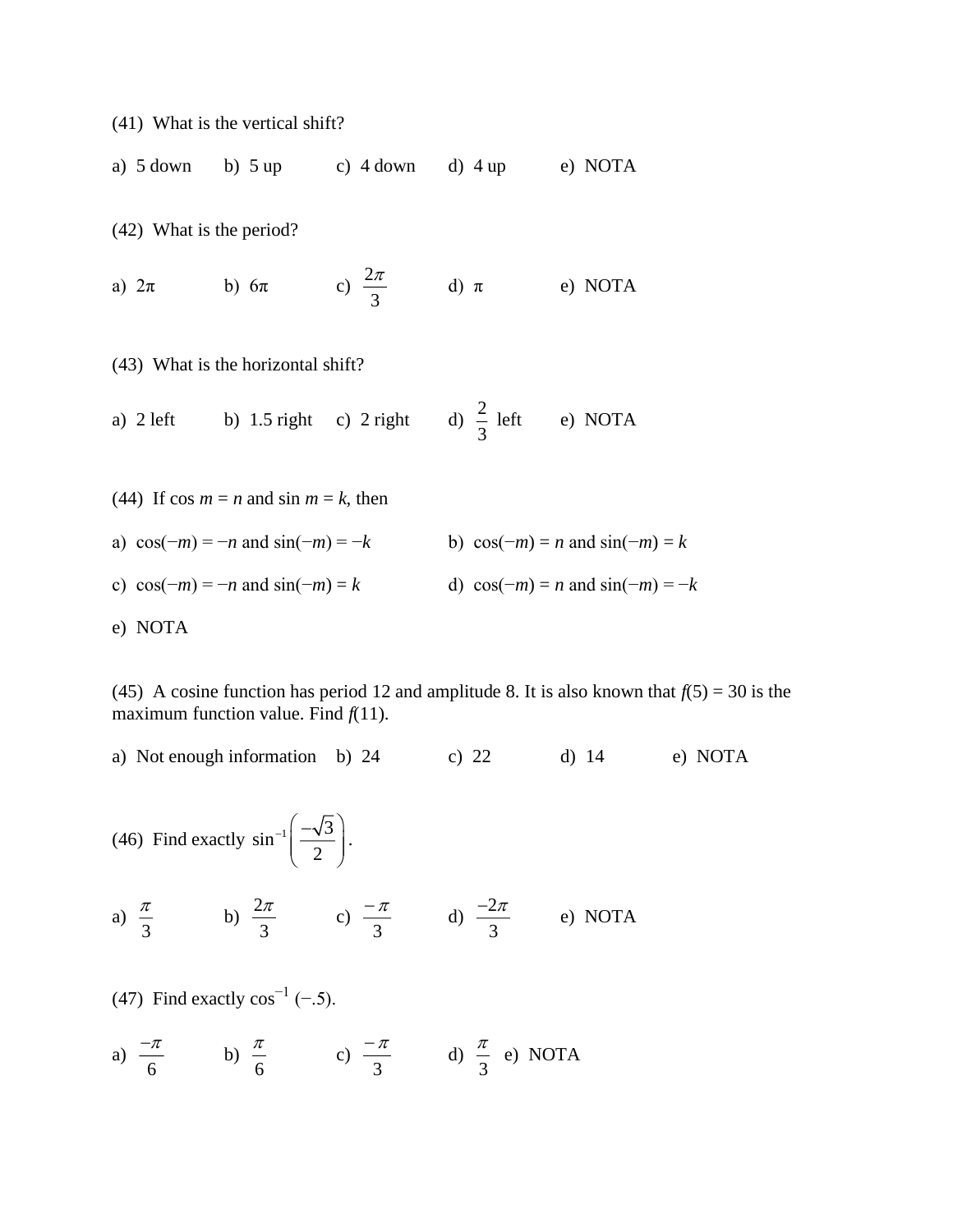(48) In ∆ *ABC*  $A = 40^{\circ}$  $a = 2.6m$  $B=60^{\circ}$ Find *b*. a) 3.5m b) 3.9m c) 1.9m d) 2.7m e) NOTA (49) In ∆ *ABC*  $a = 5$  ft  $b = 3$  ft  $C = 68^\circ$ Find *c*. Round to two places. a) 45.24 ft b) 22.7 ft c) 6.73 ft d) 4.77 ft e) NOTA (50) Solve  $\sin x = .5$  on [0,  $2\pi$ ]. a)  $\frac{\pi}{6}$  $\frac{\pi}{2}$  is the only solution b) 3  $\frac{\pi}{2}$  is the only solution c)  $\frac{\pi}{6}$  $\frac{\pi}{\cdot}$  , 6  $5\pi$ d) 3  $\frac{\pi}{2}$ ,  $\frac{2}{4}$ 3 π e) NOTA (51) What is the range of  $y = \sin x$ ? a)  $[-1, 1]$  b)  $[0, 2\pi]$  c)  $[-\pi, \pi]$  d)  $(-\infty, \infty)$  e) NOTA (52) What is the range of  $y = \sin^{-1} x$ ? a)  $[0, 2\pi]$  b)  $[-1, 1]$  c)  $[0, \pi]$  d) ⅂ L −  $\left\lfloor \frac{\pi}{e}, \frac{\pi}{e} \right\rfloor$  e) NOTA

 $\rfloor$ 

 $2\,$   $^{\degree}$  2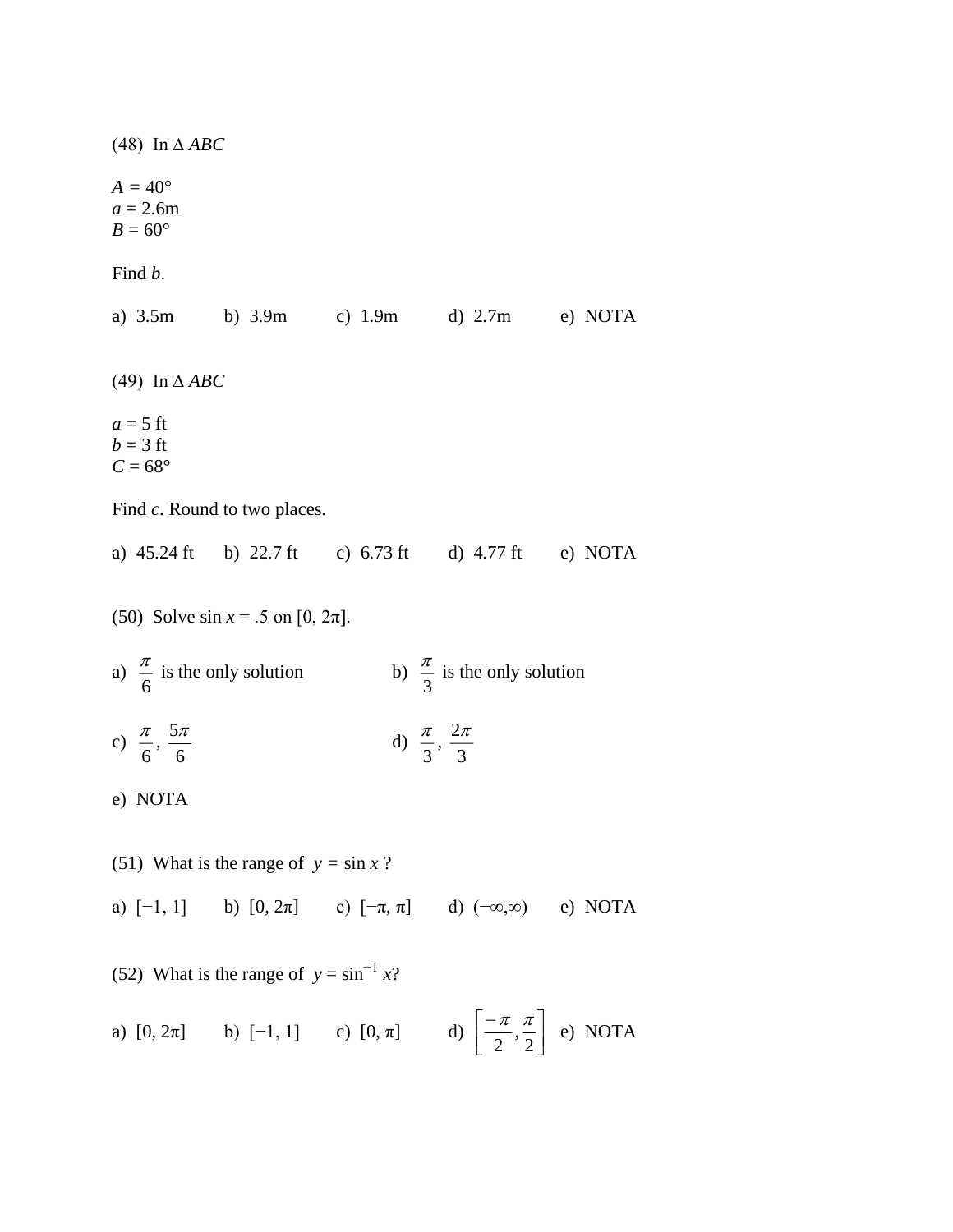(53) What is the range of  $y = \tan^{-1} x$ ?

a) 
$$
(-\infty,\infty)
$$
 b)  $[0,2\pi]$  c)  $[0,\pi]$  d)  $\left(-\frac{\pi}{2},\frac{\pi}{2}\right)$  e) NOTA

(54)  $y = g(x)$  is periodic with period 5;  $g(6.1) = 9.7$ . Find  $g(21.1)$ .

a) 5 b) 6.1 c) 9.7 d) 24.7 e) NOTA

(55) A cosine function has period 12 and its maximum value at  $x = 5$ . At what *x* value will the function have a minimum?

a) 8 b) 11 c) 14 d) 17 e) NOTA

(56) A tangent function has period 16, a horizontal intercept at  $x = 9$ , and no vertical shift. At what *x* value will the graph of this function have a vertical asymptote?

a) 13 b) 17 c) 21 d) 25 e) NOTA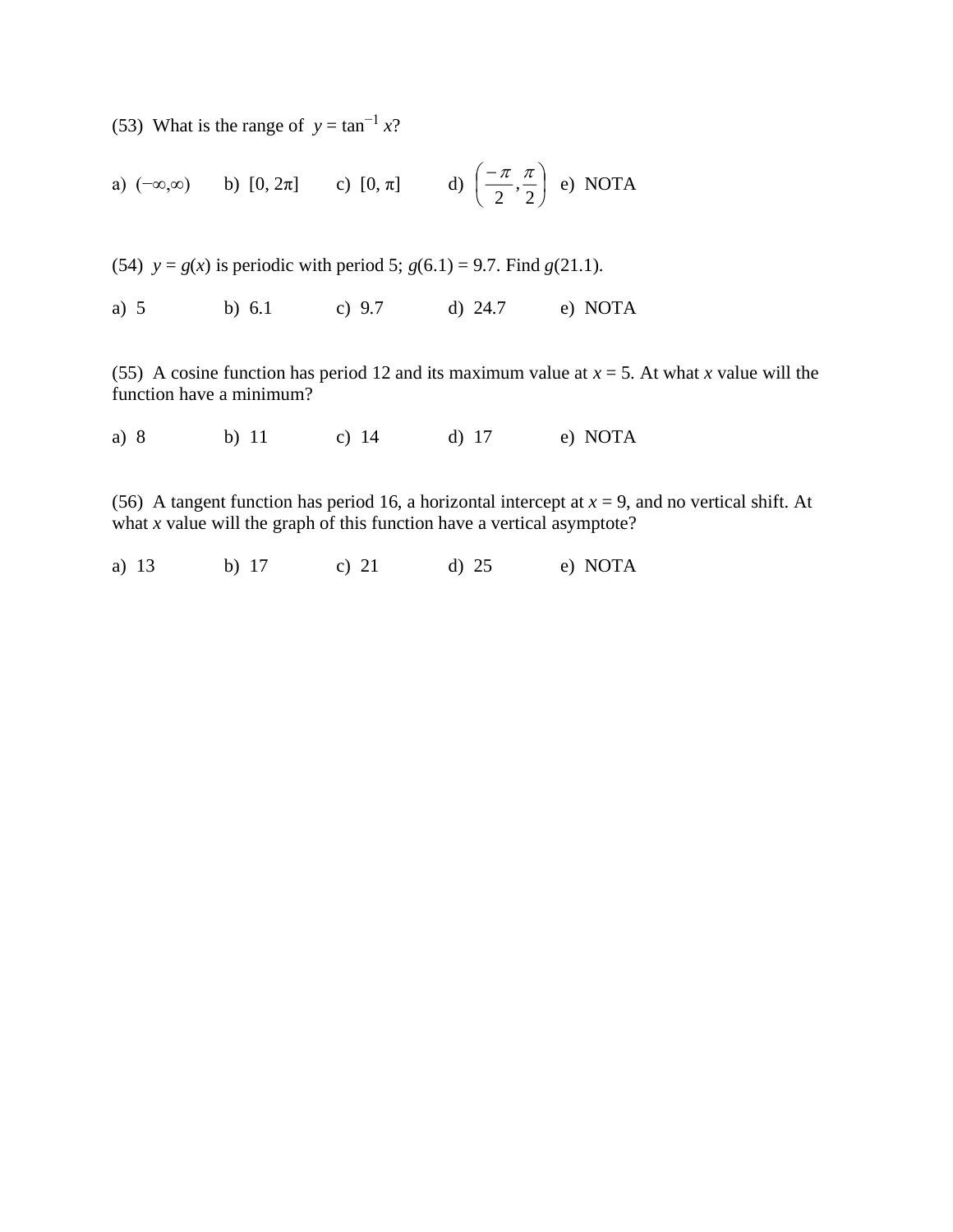Math 111 Review Problems Partial Credit Problems

- (1) Sketch angles in standard position.
- a) −300 degrees
- b) 500 degrees
- c) 150 degrees
- d) 3π

$$
e) \frac{-3\pi}{2}
$$

- f)  $-3$
- g) 6
- h) I J  $\begin{pmatrix} 4 \\ - \end{pmatrix}$  $-1$  $\left(\begin{array}{c}$ 5  $\cos^{-1}\left(\frac{4}{\pi}\right)$
- i) I J  $\left(-\frac{2}{\cdot}\right)$ L  $-1\left(-\frac{2}{3}\right)$  $\cos^{-1}\left(-\frac{2}{\pi}\right)$
- j) I J  $\begin{pmatrix} 5 \\ -5 \end{pmatrix}$ l  $-1\left(-\frac{5}{3}\right)$  $tan^{-1}\left(-\frac{5}{2}\right)$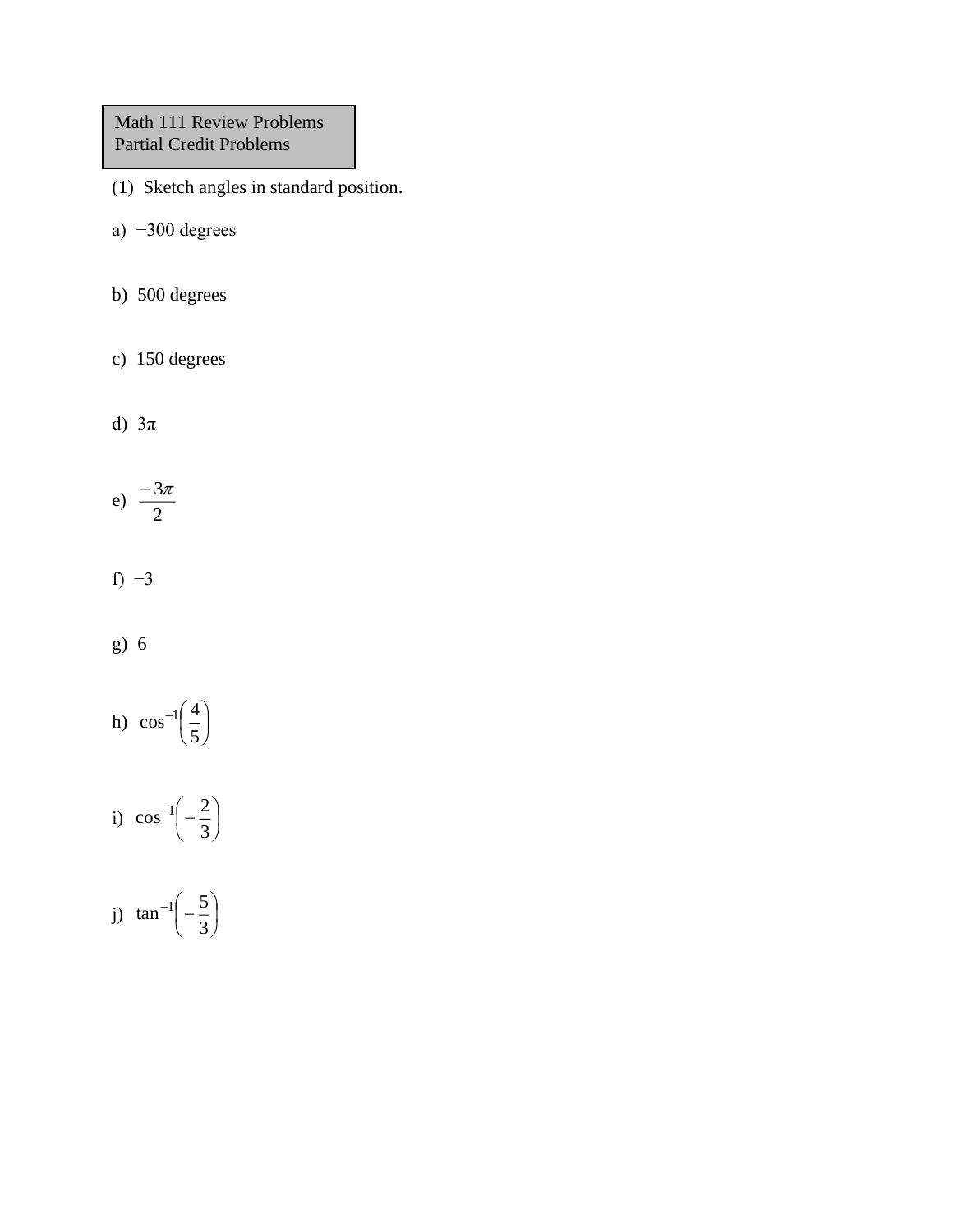







(4) Find  $\alpha$  and *x*.

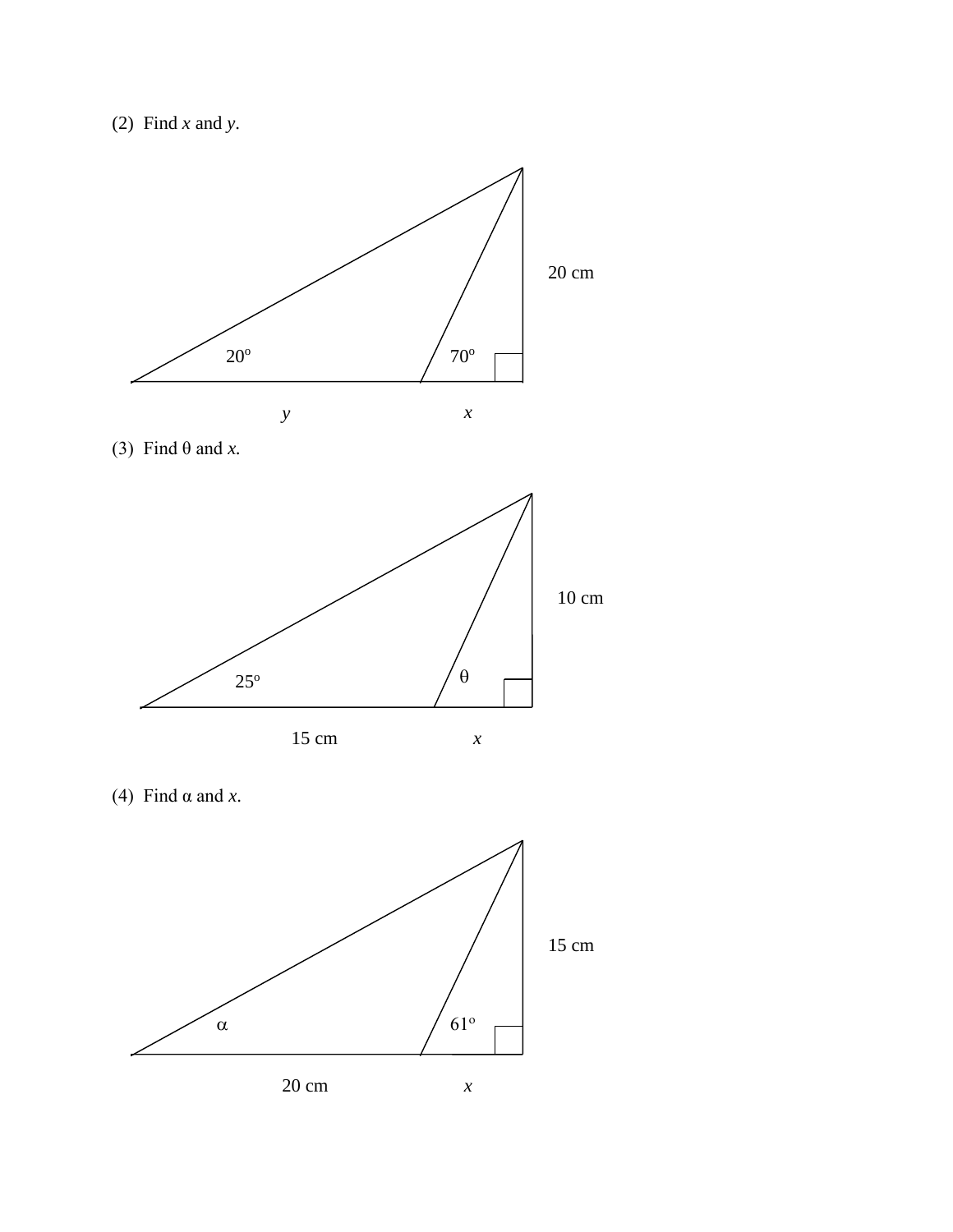(5) Use the fundamental identities to find the exact value of sin *x*, csc *x*, and tan *x* given that 3  $\cos x = \frac{2}{3}$  and  $\csc x < 0$ .

(6) Use a sketch of the unit circle to explain why:

- a) the function  $y = \sin x$  is periodic.
- b) the function  $y = \tan x$  has the vertical asymptotes where it does
- c) the function  $y = \cos x$  has the range that it does
- (7) Use the identity for  $cos(x + y)$  to derive an identity for  $cos(2x)$ .

(8) Find the exact value of 
$$
\sin\left(\frac{\pi}{12}\right)
$$
.

(9) Find the exact value of 
$$
\cos\left(\frac{5\pi}{12}\right)
$$
.

For Problems 10, 11, and 12 find one solution analytically, then find other solutions by any method.

(10)  $4.4 - 3.2 \cos(1.2x) = 5.1$  on the interval [0, 10].

(11)  $2.7 \tan(.2x) = -6.5 \text{ on } [0, 50].$ 

(12)  $500 + 25 \sin(.52x) = 512$  on [0, 12].

(13) Angle  $A = \frac{2\pi}{3}$  $A = \frac{2\pi}{\epsilon}$ , and angle *A* is in standard position. The terminal side of angle *A* intersects the unit circle at the point (*a*, *b*). Find the exact values of *a* and *b*.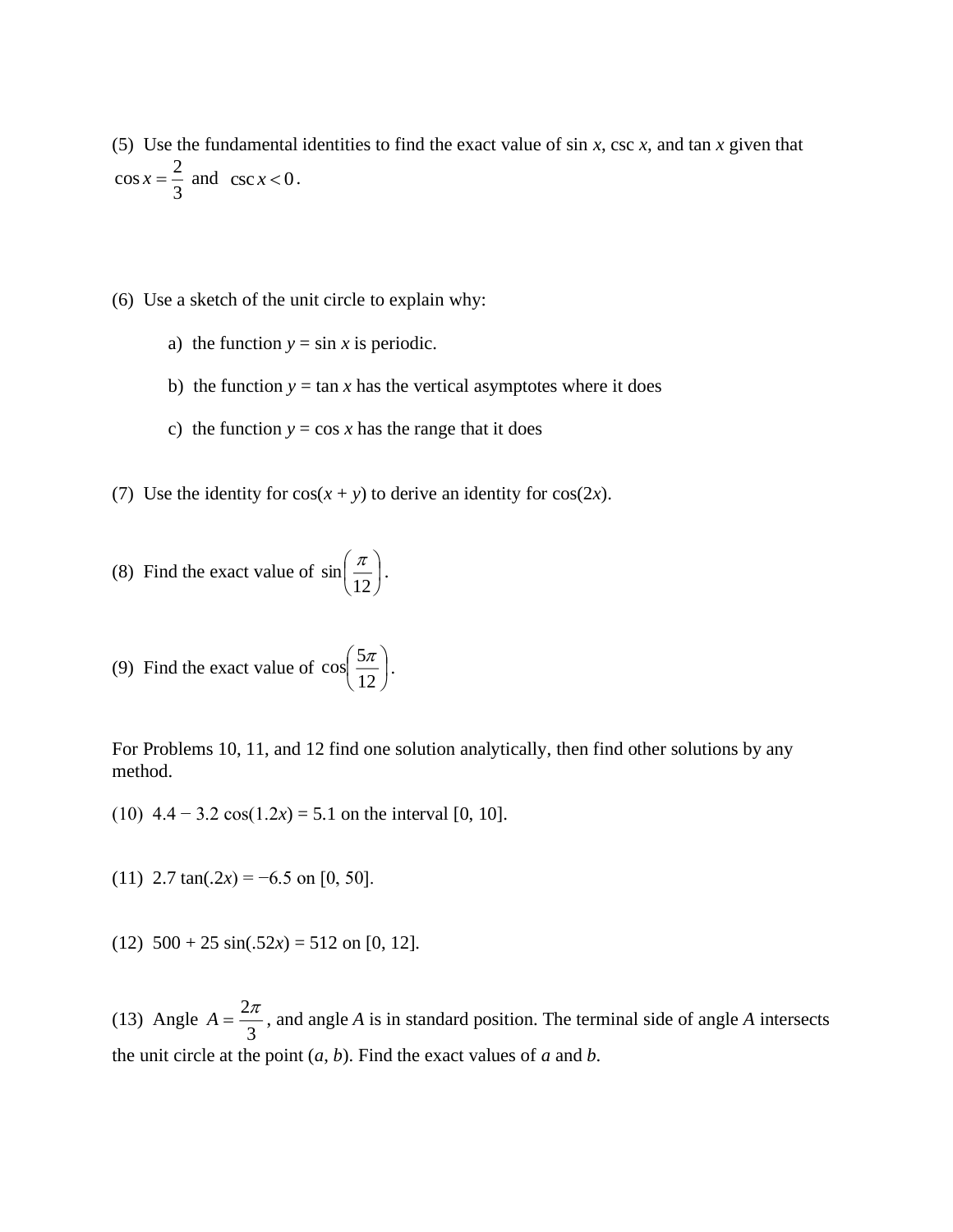(14) Repeat for angle 
$$
B = \frac{7\pi}{6}
$$
.

(15) Repeat for angle 
$$
C = \frac{5\pi}{4}
$$
.

(16) Find a possible formula for each graph



(17) Simplify each expression by writing it without using any trigonometric functions. Find an exact value whenever possible.

- a) I J  $\left(\sin \frac{7\pi}{2}\right)$  $-1$  $\left($ 6  $\sin^{-1}\left(\sin\frac{7\pi}{2}\right)$ b)  $sin(sin^{-1}.5)$
- c)  $sin(cos<sup>-1</sup>0)$
- d)  $sin(cos^{-1}x)$
- e)  $tan(sin^{-1}x)$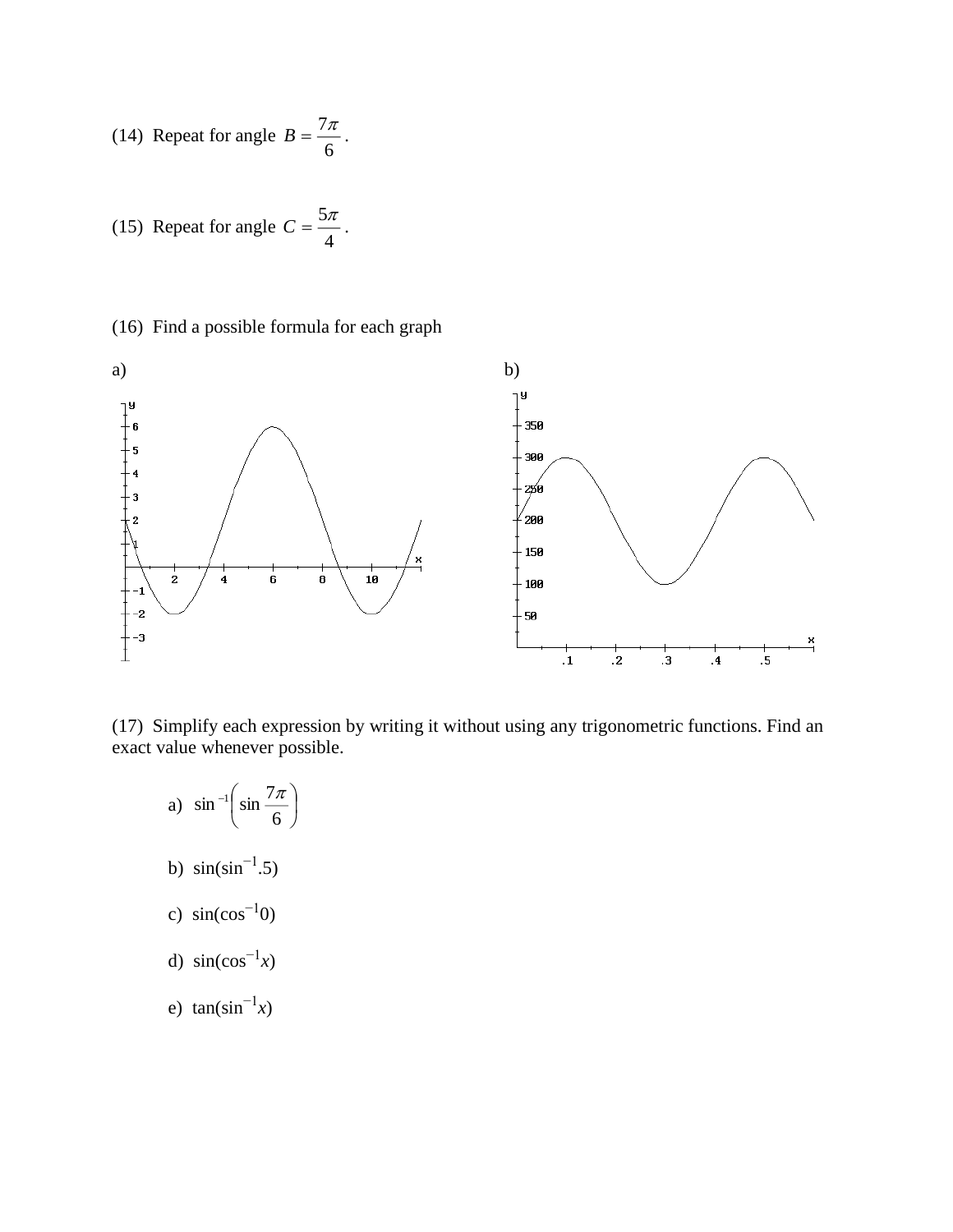(18) Find a possible formula for each data table.

| a |  |            |                |  |
|---|--|------------|----------------|--|
|   |  | $\Box$ 1.1 | $\overline{2}$ |  |
|   |  |            |                |  |

b)

|  | Tndefined L | $0$ Undefined |  |
|--|-------------|---------------|--|

c)

| - - | $\overline{\phantom{0}}$ | ᅴ<br>. .                  |       |               |        |  |
|-----|--------------------------|---------------------------|-------|---------------|--------|--|
|     | $\overline{\phantom{0}}$ | $\mathbf{1}$ $\mathbf{1}$ | $-10$ | $\sqrt{1-13}$ | $-1()$ |  |

- (19) A sine function  $y = f(x)$  has a period of 8 and amplitude of 3. It is also known that  $f(2) = 18$  is a minimum value of the function.
	- a) Find the maximum value of the function.
	- b) List three values for  $x$  that produce a maximum value.
	- c) List three values for  $x$  that product the average value of the function.
	- d) Write an equation for this function.
- (20) Solve each triangle *ABC*, if possible. If there is no such triangle, explain how you know. If two triangles are possible, solve both.
	- a)  $a = 5$  cm,  $b = 6$  cm,  $c = 7$  cm
	- b)  $a = 6.17$  in,  $b = 11.52$  in,  $c = 17.41$  in
	- c)  $a = 5$  ft,  $b = 7$  ft,  $C = 78$  deg
	- d)  $a = 10$  m,  $b = 6$  m,  $B = 25$  deg
	- e)  $a = 5$  cm,  $b = 6$  cm,  $B = 35$  deg
	- f)  $A = 40 \text{ deg}, B = 50 \text{ deg}, c = 6 \text{ ft}$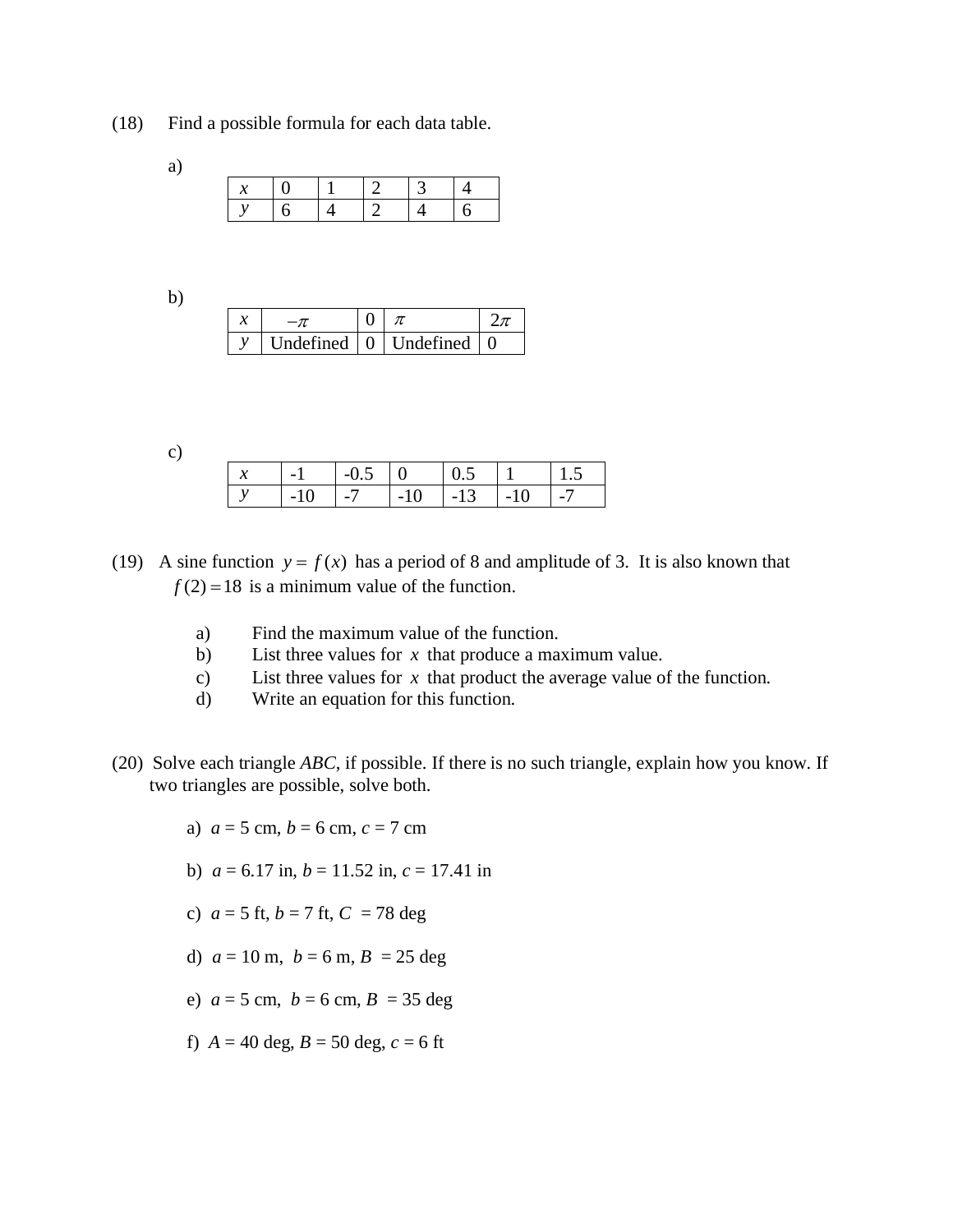(21)

a) On the given axes, make a sketch of  $y = \cos x$ .



- b) Indicate on the graph approximate solutions to  $\cos x = -0.4$
- c) For each solution indicate the corresponding quadrant of the unit circle.